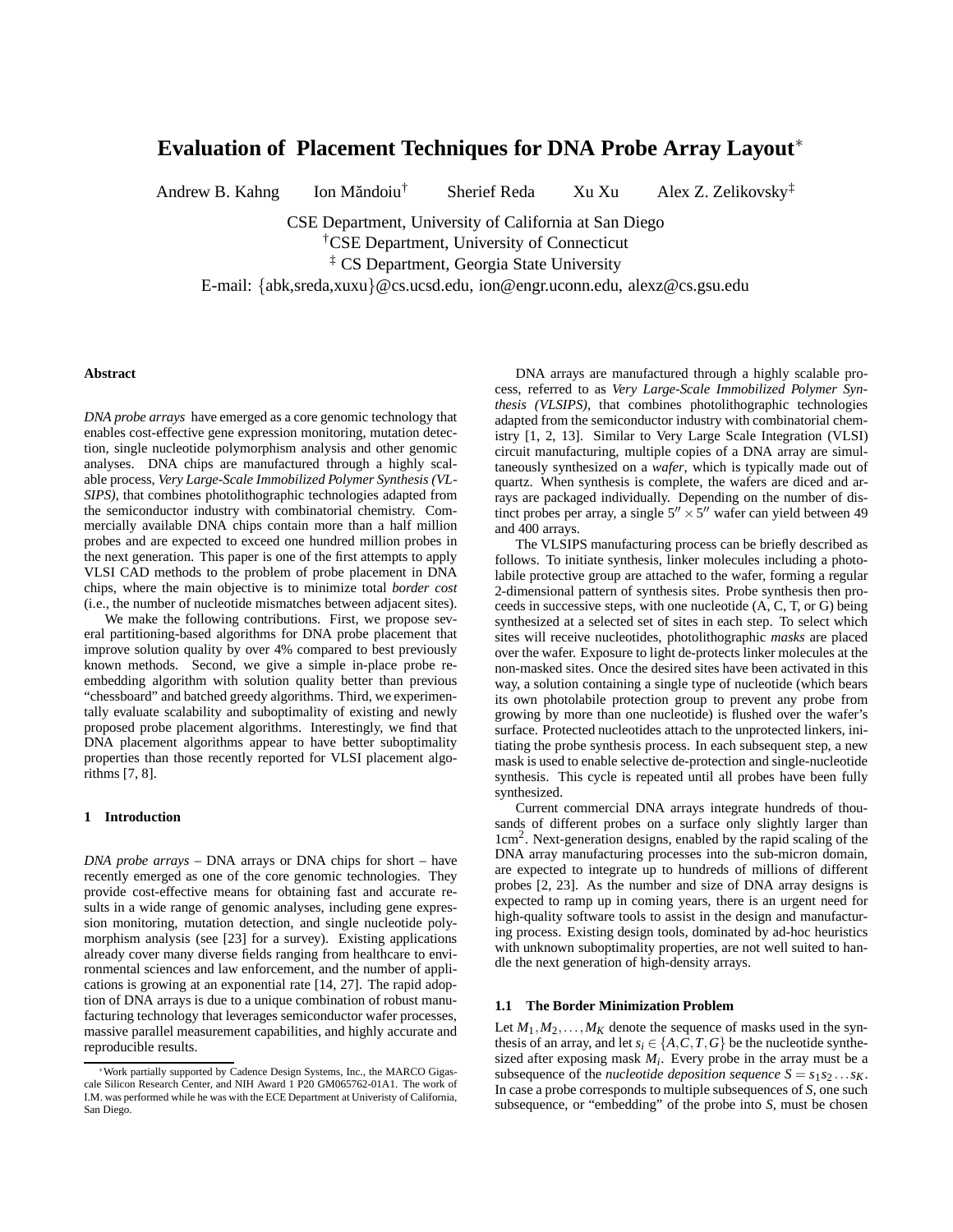as the synthesis schedule for the probe. Clearly, the geometry of the masks is uniquely determined by the placement of the probes on the array and the particular synthesis schedule used for each probe.

Under ideal manufacturing conditions, the functionality of a DNA array is not affected by the placement of the probes on the chip or by the probe synthesis schedules. In practice, since the manufacturing process is prone to errors, probe locations and synthesis schedules affect to a great degree the hybridization sensitivity and ultimately the functionality of the DNA array. <sup>1</sup> There are several types of synthesis errors that take place during array manufacturing. First, a probe may not lose its protective group when exposed to light, or the protective group may be lost but the nucleotide to be synthesized may not attach to the probe. Second, due to diffraction, internal reflection, and scattering, unintended illumination may occur at sites that are geometrically close to intentionally exposed regions. The first type of manufacturing errors can be effectively controlled by careful choice of manufacturing process parameters, e.g., by proper control of exposure times and by insertion of correction steps that irrevocably end synthesis of all probes that are unprotected at the end of a synthesis step [1]. Errors of the second type result in synthesis of unforeseen sequences on the chip and can compromise interpretation of hybridization intensities. To reduce such uncertainty, one can exploit the freedom available in assigning probes to array sites during placement and in choosing among multiple probe embeddings, when available. The objective of probe placement and embedding algorithms is therefore to minimize the sum of *border lengths* in all masks, which directly corresponds to the magnitude of the unintended illumination effects. Reducing these effects improves the signal to noise ratio in image analysis after hybridization, and thus permits the use of smaller array sites and therefore the integration of a larger number of probes per array.

Formally, the border minimization problem is equivalent to finding a *three-dimensional placement* of the probes [18]: two dimensions represent the site array, and the third dimension represents the nucleotide deposition sequence *S* (see Figure 1). Each layer in the third dimension corresponds to a mask that induces deposition of a particular nucleotide (*A*, *C*, *G*, or *T*); a probe is *embedded* within a "column" of this three-dimensional placement representation. Border length of a given mask is computed as the number of *conflicts*, i.e., pairs of adjacent exposed and masked sites in the mask. Given two adjacent embedded probes  $p$  and  $p'$ , the *conflict distance*  $d(p, p')$  is the number of conflicts between the corresponding columns. The total border length of a three-dimensional placement is the sum of conflict distances between adjacent probes, and the *border minimization problem (BMP)* seeks to minimize this quantity.

A special case is that of a *synchronous* synthesis regime, in which the nucleotide deposition sequence *S* is periodic, and the  $k^{th}$ period (*ACGT*) of *S* is used to synthesize a single (the  $k^{th}$ ) additional nucleotide in each probe. Since in this case the embedding of a probe is predefined, the problem reduces to finding a *twodimensional placement* of the probes. The border-length contribution from two probes  $p$  and  $p'$  placed next to each other (in the synchronous synthesis regime) is simply twice the Hamming distance between them, i.e., twice the number of positions in which they differ.



Figure 1: 3-dimensional probe placement with 4 masks and  $S =$ *ACTG*. Total border length is 24 (7 on the *A* mask, 4 on the *C* mask, 6 on the *T* mask, and 7 on the *G* mask).

## **1.2 Previous Work**

The border minimization problem was first considered for *uniform arrays* (i.e., arrays containing all possible probes of a given length) by Feldman and Pevzner [11], who proposed an optimal solution based on 2-dimensional Gray codes. Hannenhalli et al. [16] gave heuristics for the special case of synchronous synthesis. Their method is to order the probes in a traveling salesman problem (TSP) tour that heuristically minimizes the total Hamming distance between neighboring probes. The tour is then *threaded* into the twodimensional array of sites, using a technique similar to one previously used in VLSI design [20]. For the same synchronous context, [18] suggested an *epitaxial*, or "seeded crystal growth", placement heuristic similar to heuristics explored in the VLSI circuit placement literature by [24, 25].

The general border minimization problem, which allows arbitrary *asynchronous* probe embeddings, was introduced by Kahng et al. in [18]. They proposed a dynamic programming algorithm that embeds a given probe optimally with respect to fixed embeddings of the probe's neighbors. This algorithm is used as a building block for designing several algorithms that improve a placement by re-embedding probes, but without re-placing them. Very recently, [19] proposed methods with near-linear runtime combining simple ordering-based heuristics for *initial placement*, including lexicographic sorting followed by threading, with heuristics for *placement improvement*, optimal reassignment of an "independent" set of probes [26] chosen from a sliding window [10], and a row-based implementation of the epitaxial algorithm in [18] that speeds-up the computation by considering only a limited number of candidates when filling each array site.

#### **1.3 Contributions of this Work**

In this paper, we make several contributions. First, we propose the first *partitioning-based* algorithms for DNA probe placement (Section 2). Our experimental results show that the partitioningbased approach has better solution quality and/or runtime compared

<sup>1</sup>DNA chips are used for performing *hybridization experiments*. In a hybridization experiment, a DNA chip is exposed to a solution containing fluorescently labeled fragments of DNA. These fragments are strings over the alphabet {*A*,*C*,*G*,*T* } that *hybridize*, i.e., bind, to complementary probe strings according to the rule that A binds to T (and vice-versa), and C binds to G (and vice-versa). Copies of a given string in the solution will hybridize to copies of the complementary probe (if present) on the DNA chip; this can be discerned by measuring fluorescence intensity over the DNA probe array after the experiment has been completed.

<sup>&</sup>lt;sup>2</sup>The work of [19] also extends probe placement algorithms to handle practical concerns such as pre-placed control probes, presence of polymorphic probes, unintended illumination between non-adjacent array sites, and position-dependent border conflict weights.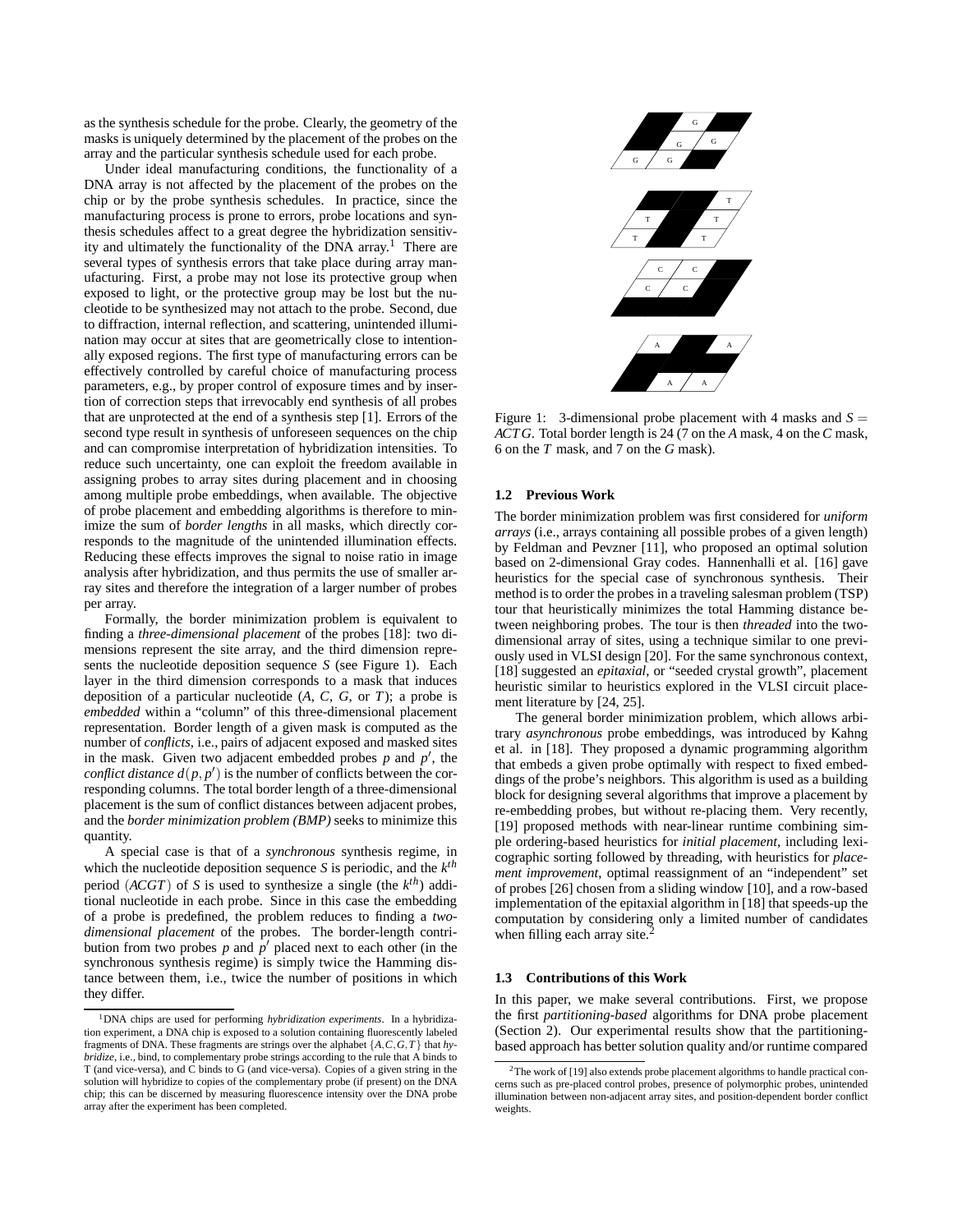**Input:** Partition (set of probes) *R* **Output:** Probes  $C_0$ ,  $C_1$ ,  $C_2$ ,  $C_3$  to be used as centroids for the 4 subpartitions Randomly select probe  $C_0$  in  $\bar{R}$ Choose  $C_1 \in R$  maximizing  $d(C_1, C_0)$ Choose  $C_2 \in R$  maximizing  $d(C_2, C_0) + d(C_2, C_1)$ Choose *C*<sub>3</sub> ∈ *R* maximizing  $d(C_3, C_0) + d(C_3, C_1) + d(C_3, C_2)$ Return {*C*0,*C*1,*C*2,*C*3}

Figure 2: The *SelectCentroid()* procedure for selecting the centroid probes of subpartitions.

**Input:** Partition *R* and the neighboring partition  $R_n$ ; rectangular region consisting of columns  $c_{left}$  to  $c_{right}$  and rows  $r_{top}$  to  $r_{bottom}$ **Output:** Probes in *R* are placed in row-epitaxial fashion Let  $Q = R \cup R_n$ *For*  $i = r_{top}$  to  $r_{bottom}$ *For*  $j = c_{left}$  to  $c_{right}$ Find probe  $q \in Q$  such that  $d(q, p_{i-1,j}) + d(q, p_{i,j-1})$  is minimum Let  $p_{i,j} = q$  $Q = Q \setminus q$ 

Figure 3: The *Reptx()* procedure for placing a partition's probe set within the rectangular array of sites corresponding to the partition. As explained in the accompanying text, our implementation maintains the size of *Q* constant at  $|Q| = 20000$  through a *borrowing* heuristic.

to previous methods (Section 3.1). Second, we give a simple inplace probe re-embedding algorithm that gives better solution quality than the "chessboard" and batched greedy algorithms proposed in [18] (Section 3.2). Third, we experimentally study the scalability and suboptimality of existing and newly-proposed DNA probe placement algorithms (Section 3.3). We observe that border cost normalized by the number of pairs of adjacent array sites is decreasing with array size for all studied algorithms (whereas it remains constant for a random placement). This is an encouraging observation for future scaling of the DNA array technology. Furthermore, we augment lower bound-based suboptimality studies of [18] by introducing two new techniques for quantifying the suboptimality of a placement heuristic: (a) comparison to known optimum solutions for specially structured instances, and (b) computation of the "scaling suboptimality" coefficient [15] that measures the growth of solution cost on scaled instances. The results of our study indicate that, in general, DNA placement algorithms have better suboptimality properties than those recently reported for VLSI placement algorithms in [7, 8].

#### **2 Partitioning-Based Probe Placement**

Recursive partitioning has been the basis of numerous successful VLSI placement algorithms [5, 6, 22] since it produces placements with acceptable wirelength within practical runtimes. The main goal of partitioning in VLSI is to divide a set of cells into two or four sets with minimum edge or hyperedge cut between these sets. The min-cut goal is typically achieved through the use of the Fiduccia-Mattheyses procedure [12], often in a multilevel framework [6]. Unfortunately, direct transfer of the recursive min-cut placement paradigm from VLSI to VLSIPS is blocked by the fact



Figure 4: Partitioning-based DNA probe placement heuristic.

that the possible interactions between probes must be modeled by a complete graph and, furthermore, the border cost between two neighboring placed partitions can only be determined after the detailed placement step which finalizes probe placements at the border between the two partitions. In this section we describe a new *centroid-based quadrisection* method that applies the recursive partitioning paradigm to DNA probe placement.

Assume that at a certain depth of the recursive partitioning procedure, a probe set *R* is to be *quadrisectioned* into four partitions  $R_1, R_2, R_3$  and  $R_4$ . We would like to iteratively assign each probe  $p \in R$  to some partition  $R_i$  such that a minimum number of conflicts will result.<sup>3</sup> To approximately achieve this goal within practical runtimes, we propose to base the assignment on the number of conflicts between *p* and some *representative*, or *centroid*, probe  $C_i \in R_i$ . In our approach, for every partition *R* we select four centroids, one for each of the four new (sub-)partitions. To achieve balanced partitions, we heuristically find four probes in *R* that have maximum total distance among themselves, then use these as the centroids. This procedure, described in Figure 2, is reminiscent of the *k*-center approach to clustering studied by Alpert et al. [4], and of methods used in large-scale document classification [9].

After a given maximum partitioning depth *L* is reached, a final detailed placement step is needed to place each partition's probes within the partition's corresponding region on the chip. For this step, we use the row-epitaxial algorithm of [19], which for completeness of exposition is replicated in Figure 3.

The complete partitioning-based placement algorithm for DNA arrays is given in Figure 4. At a high level, our method resembles global-detailed approaches in the VLSI CAD literature [17, 21]. The algorithm recursively quadrisects every partition at a given level, assigning the probes so as to minimize distance to the centroids of subpartitions.<sup>4</sup> In the innermost of the three nested *for* loops of Figure 4, we apply a multi-start heuristic, trying *r* different random probes as seed  $C_0$  and using the result that minimizes total distance to the centroids. Once the maximum level *L* of the recur-

<sup>3</sup>Observe that VLSI partitioning seeks to *maximize the number of nets contained within partitions* (equivalently, minimize cut nets) as it assigns cells to partitions. In contrast, DNA partitioning seeks to *minimize the expected number of conflicts within partitions* as it assigns cells to partitions, since this leads to overall conflict reduction.

<sup>&</sup>lt;sup>4</sup>The variables  $\vec{i}$  and  $\vec{j}$  index the row and column of a given partition within the current level's array of partitions.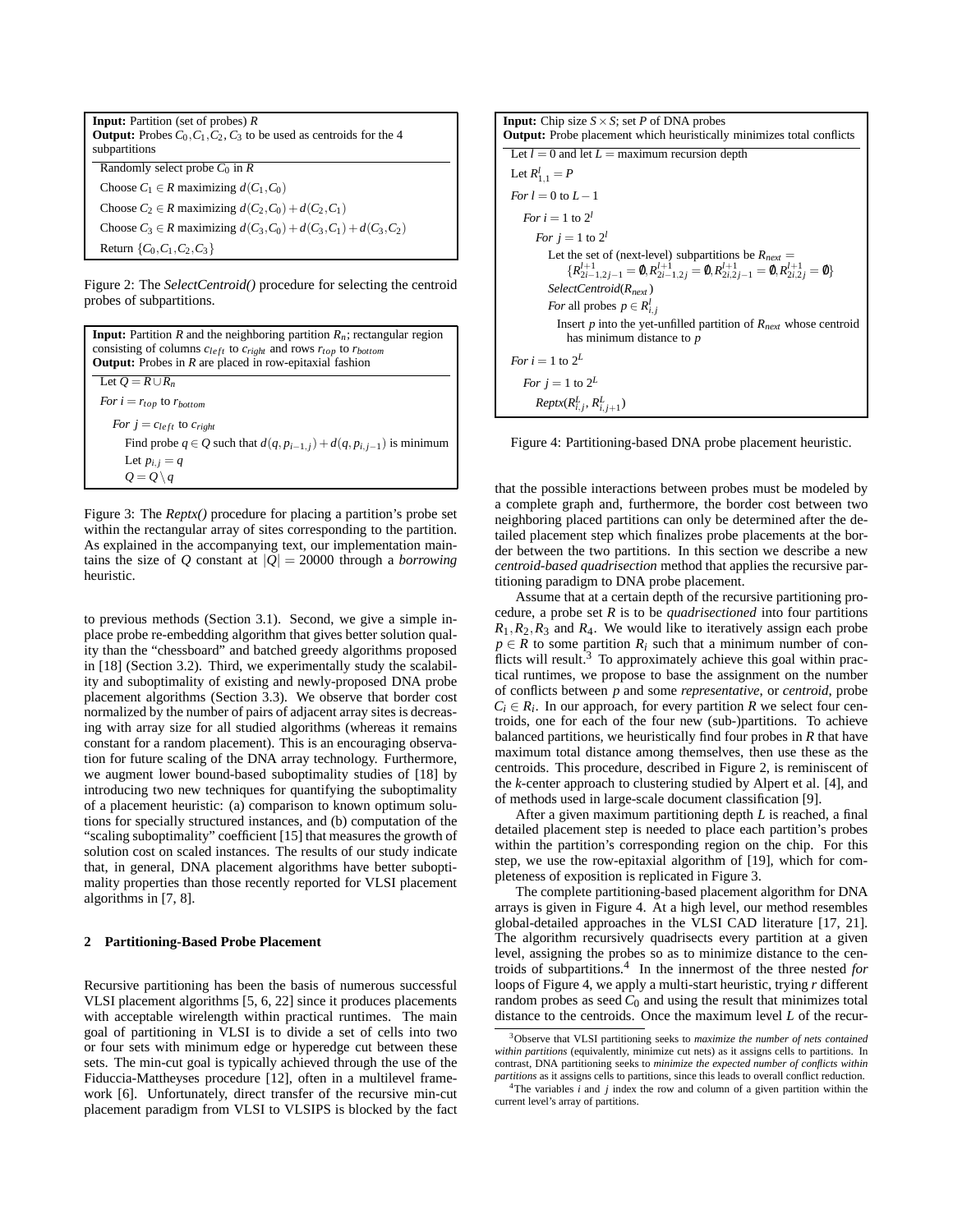sive partitioning is attained, detailed placement is executed via the row-epitaxial algorithm. Additional details and commentary are as follows.

- Our construction of partitions has an obvious dependence on the order in which probes *p* are considered. Our work has not yet examined the impact of the probe ordering degree of freedom on centroid-based partitioning.
- Within the innermost of the three nested *for* loops, our implementation actually performs, and benefits from, a *dynamic update* of the partition centroid whenever a probe is added into a given partition. Intuitively, this can lead to "elongated" rather than "round" clusters, but can also correct for unfortunate choices of the initial four centroids.
- The straightforward implementation of *Reptx()*-based detailed placement within a given partition will treat the last locations "unfairly", e.g., for the last location considered, be only one candidate probe will remain. To balance the options for every position, our implementation permits "borrowing" probes from the next region in the *Reptx()* procedure. For every position, we select the best probe from at most *m* probes, where *m* is a pre-determined constant, in the current region *and the next region*. (Except as noted, we set *m* to 20000 for all of our experiments.) Our *Reptx()* implementation is also "borderaware", that is, it takes into account Hamming distances to the placed probes in adjacent regions.

# **2.1 Time Complexity**

Let the number of probes in a chip be *n*. The procedure *Select-Centroid()* for a partitioned region at recursion depth *l* takes  $O(\frac{n}{4}$ steps, and grouping all the probes into four partitions also takes  $O(\frac{n}{4^l})$  steps. Therefore, the runtime for every recursion depth *l* is  $O(\frac{n}{4'}4^{l}) = O(n)$ . Since there are *L* recursion depths, the overall runtime for partitioning is *O*(*Ln*). For the *Reptx()* procedure, *at most*  $m = 20000$  comparisons are executed for every position. Therefore, the total runtime is  $O(n(L+m))$ . Since  $L \le \log_4 n$ , the runtime is  $O(n(\log_4 n + m)).$ 

## **3 Comparison of Probe Placement Heuristics**

#### **3.1 Partitioning-Based vs. Other Methods**

We compare four two-dimensional placement algorithms.

- 1. **TSP+Threading [16]:** This algorithm computes a TSP tour in the complete graph with the probes as vertices and edge costs given by Hamming distances. The tour is then *threaded* into the two-dimensional array of sites using the 1-threading method described in [16].
- 2. **Row-Epitaxial [19]:** An implementation of the epitaxial algorithm in [18], where the computation is sped up by (a) filling array sites in a predefined order (row by row), and (b) considering only a limited number of candidate probes when filling each array site. Unless otherwise specified, the number of candidates is bounded by 20000 in our experiments.
- 3. **Sliding-Window Matching (SWM) [19]:** After an initial placement is obtained by 1-threading of the probes in lexicographic order, this algorithm iteratively improves the placement by selecting an "independent" set of probes from a sliding window and then optimally re-placing them using a minimum-weight perfect matching algorithm (cf. "rowironing"  $[6]$ ).
- 4. **Recursive partitioning based placement:** As described in Section 2 above.

Table 1 compares the results produced by the first three (previously known) algorithms on random instances with chip sizes between 100 and 500 and probe length equal to 25. We find that Row-Epitaxial is the algorithm with highest solution quality, while SWM is the fastest, offering competitive solution quality with much less runtime. Besides total border cost, we also report the border cost normalized by the number of pairs of adjacent array sites, i.e., we also give the *average* number of conflicts per pair of adjacent sites. This number decreases with increasing chip size, which can be attributed to greater freedom of choice available when placing a higher number of probes.

Table 2 presents results for our new recursive partitioning method with different maximum recursion depths  $L = 1, 2, 3$ . Comparing to the results produced by Row-Epitaxial, the best previously known technique (Table 1), we find that recursive partitioning based placement achieves on the average similar or better results with improved runtime.

#### **3.2 A Note on In-Place Re-Embedding**

While VLSI physical design automation may be viewed as primarily a "Place & Route" process, VLSIPS (DNA array) physical design automation is rather a "Place & Embed" process. Recall that *embedding* exploits the possibility of *asynchronous* embedding of probes within the mask sequence to further reduce the total number of conflicts. Here, we note our development of a new in-place re-embedding algorithm – i.e., a method which, given a two-dimensional probe placement, improves the embedding of the probes without re-placing them – and compare the new method against two previous in-place re-embedding algorithms.

Each of the following 3 algorithms uses the dynamic programming algorithm in [18] for optimal re-embedding of a probe with respect to the embeddings of its neighbors:

- 1. **Batched greedy [18]:** This algorithm optimally re-embeds a probe that gives the largest decrease in conflict cost, until no further decreases are possible. To improve the runtime, the greedy choices are made in phases, in a batched manner: in each phase the gains for all probes are computed, and then a maximal set of non-adjacent probes is selected for reembeddeding by traversing the probes in non-increasing order of gain.
- 2. **Chessboard [18]:** In this method, the 2-dimensional placement grid is divided into "black" and "white" locations as in the chessboard (or checkerboard) grid of Akers [3]. The sites within each set represent an maximum independent set of locations. The Chessboard algorithm alternates between optimal re-embedding of probes placed in "black" (respectively "white") sites with respect to their neighbors (all of which are at opposite-color locations).
- 3. **Sequential:** Our new algorithm performs optimal reembedding of probes in a sequential row-by-row fashion. We believe that a main shortcoming of Batched Greedy and

<sup>5</sup>Details of the dynamic centroid update, reflecting an efficient implementation, are as follows. The "pseudo-nucleotide" at each position  $t$  (e.g.,  $t = 1, \ldots, 25$  for probes of length 25) of the centroid  $C_i$  can be represented as  $C_i[t] = \bigcup_{s} \frac{N_{s,t}}{N_i} \cdot s$ , where  $N_i$  is the current number of probes in the partition  $R_i$  and  $N_{s,t}$  is the number of probes in the partition having the nucleotide  $s \in \{A, T, C, G\}$  in *t*-th position. The Hamming distance<br>between a probe p and  $C_i$  is  $d(p, C_i) = \frac{1}{N_i} \sum_{s \neq p[i]} N_{s,i}$ .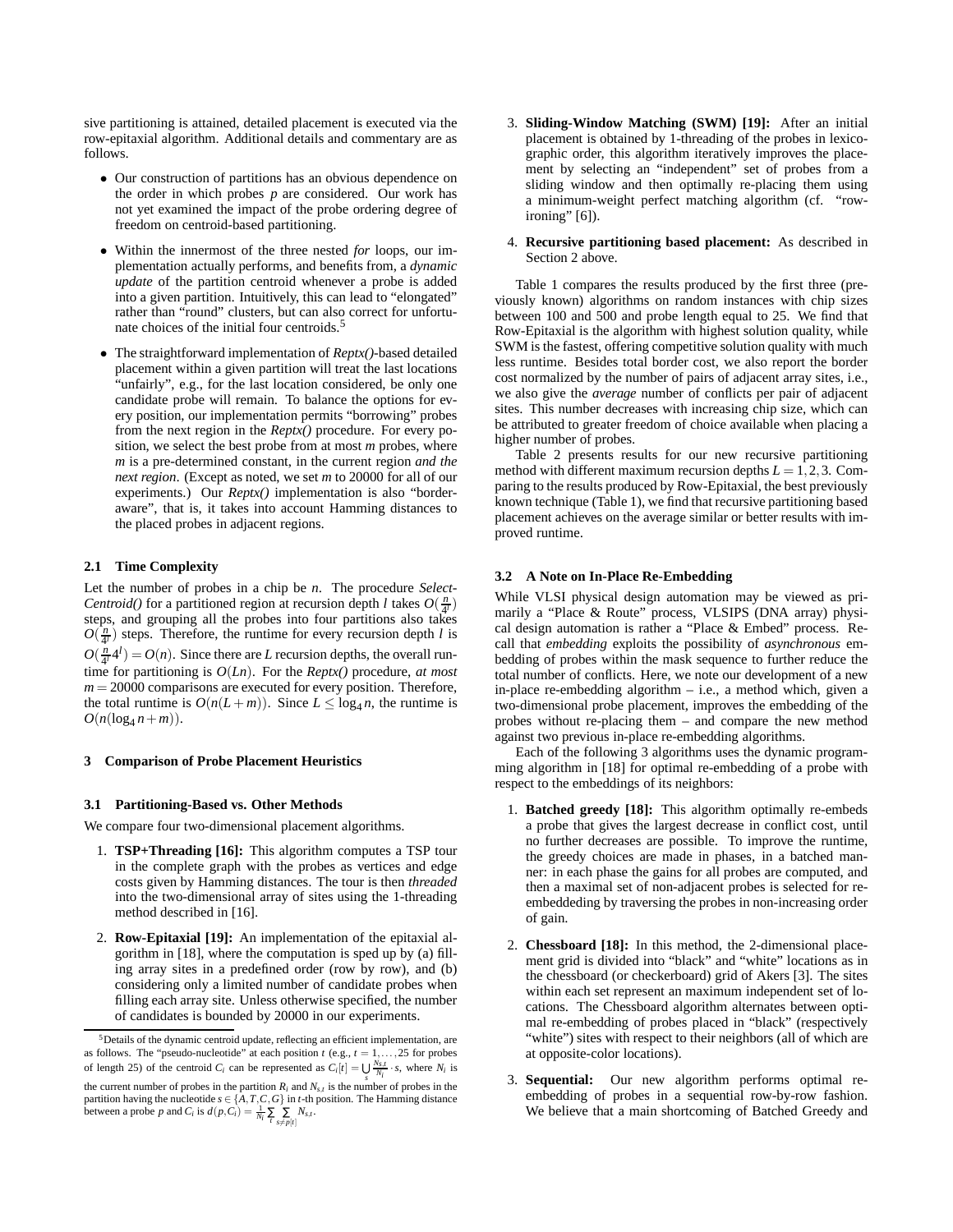| Chip | $TSP+1Thr$<br>Lower Bound |       |          |       | Row-Epitaxial |            |                 |       | <b>SWM</b> |       |          |       |           |     |
|------|---------------------------|-------|----------|-------|---------------|------------|-----------------|-------|------------|-------|----------|-------|-----------|-----|
| Size | Cost                      | Norm. | Cost     | Norm. | $Gap(\%)$     | <b>CPU</b> | $\mathsf{Cost}$ | Norm. | $Gap(\%)$  | CPU   | Cost     | Norm. | $Gap(\%)$ | CPU |
| 100  | 410019                    | 20.7  | 554849   | 28.0  | 35.3          |            | 502314          | 25.4  | 22.5       | 108   | 605497   | 30.6  | 47.1      |     |
| 200  | 1512014                   | 9.0   | 2140903  | 26.9  | 41.6          | 1901       | 1913796         | 24.0  | 26.6       | 1151  | 2360540  | 29.7  | 56.1      |     |
| 300  | 3233861                   | 8.0   | 4667882  | 26.0  | 44.3          | 2028       | 4184018         | 24.0  | 29.4       | 3671  | 5192839  | 28.9  | 60.6      | 19  |
| 500  | 8459958                   | 7.0   | 12702474 | 25.5  | 50.1          | 109648     | 11182346        | 22.4  | 32.2       | 10630 | 13748334 | 27.6  | 62.5      | 50  |

Table 1: Total border cost, normalized border cost, gap from (synchronous placement) lower-bound [18], and CPU seconds (averages over 10 random instances) for the TSP heuristic of [16] (TSP+1Thr), and the row-epitaxial (Row-Epitaxial) and sliding-window matching (SWM) heuristics of [19]. We use an upper bound of 20000 on the number of candidate probes in Row-Epitaxial, and  $6 \times 6$  windows with overlap 3 for SWM.

| Chip | Lower Bound |       | RPART $L =$ |       |        | RPART $L = 2$ |         |       |        | RPART $L = 3$ |         |       |        |                |
|------|-------------|-------|-------------|-------|--------|---------------|---------|-------|--------|---------------|---------|-------|--------|----------------|
| Size | Cost        | Norm. | Cost        | Norm. | Gap(%) | CPU           | Cost    | Norm. | Gap(%) | CPU           | Cost    | Norm. | Gap(%) | CPU            |
| 100  | 410019      | 20.7  | 175990      | 24.0  | 16.1   | 69            | 491840  | 24.8  | 20.0   | 24            | 504579  | 25.5  | 23.1   | 10             |
| 200  | 1512014     | 19.0  | 1813105     | 22.8  | 19.9   | 992           | 1865337 | 23.4  | 23.4   | 283           | 1922951 | 24.2  | 27.2   | O <sub>1</sub> |
| 300  | 3233861     | 18.0  | 4135728     | 23.8  | 27.9   | 3529          | 4074962 | 23.4  | 26.0   | 1527          | 4175146 | 24.0  | 29.    | 240            |
| 500  | 8459958     | l 7.0 | 1283631     | 22.6  | 33.4   | 0591          | 1052738 | 22.1  | 30.6   | 9678          | 134960  | 22.3  |        | 332            |

Table 2: Total border cost, normalized border cost, gap from (synchronous placement) lower-bound [18], and CPU seconds (averages over 10 random instances) for the recursive partitioning algorithm with recursion depth varying between 1 and 3.

| hip. | Lower Bound |       | <b>Batched Greedy</b> |       |             |     | hessboard. |       |        |               | Sequential |       |           |      |
|------|-------------|-------|-----------------------|-------|-------------|-----|------------|-------|--------|---------------|------------|-------|-----------|------|
| Size | Cost        | Norm. | Cost                  | Norm. | Gap(%`      | CPU | Cost       | Norm. | Gap(%) | CPU           | Cost       | Norm. | $Gap(\%)$ | CPU  |
| 100  | 364953      | 18.4  | 458746                | 23.2  | າ< '<br>. ب | 40  | 439768     | 22.2  | 20.5   |               | 437536     | 22.1  | 19.9      | 64   |
| 200  | 1425784     | 17.9  | 1800765               | 22.6  | 26.3        | 5/  | 723773     | 21.7  | 20.9   | $\mathcal{D}$ | 715275     | 21.5  | 20.3      | 266  |
| 300  | 3130158     | 17.4  | 3965910               | 22.1  | 26.7        | 357 | 3803142    | 21.2  | 21.5   | 522           | 3773730    | 21.0  | 20.6      | 577  |
| 500  | 8590793     | ר דו  | 0918898               | 21.9  | 27.         | 943 | 10429223   | 20.9  | 21.    | .423          | 10382620   | 20.8  | 20.9      | 1535 |

Table 3: Total border cost, normalized border cost, gap from *asynchronous post-placement* lower-bound [18], and CPU seconds (averages over 10 random instances) for the batched greedy, chessboard, and sequential in-place re-embedding algorithms.

| Chip | Lower Bound |       | $TSP+1Thr$ |              |           |        | Row-Epitaxial |       |            |      | SWM      |       |            |           |
|------|-------------|-------|------------|--------------|-----------|--------|---------------|-------|------------|------|----------|-------|------------|-----------|
| Size | Cost        | Norm. | Cost       | Norm.        | $Gap(\%)$ | CPU    | Cost          | Norm. | $Gap(\% )$ | CPU  | Cost     | Norm. | $Gap(\% )$ | $\cap$ di |
| 100  | 220497      |       | 439829     | າາ າ<br>22.L | 99.5      |        | 415227        | 21    | 88.3       | 161  | 440648   | 22.3  | 99.8       | Q3        |
| 200  | 798708      | 10.0  | 723352     | <u>. </u>    | 15.8      | 1901   | 1608382       | 20.2  | 101.4      | 1368 | 721633   | 21.6  | 15.6       | 380       |
| 300  |             |       | 3801765    | 21.2         |           | 2028   | 3529745       | 20.3  |            | 3861 | 3801479  | 21.2  |            | 861       |
| 500  |             |       | 10426237   | 20.9         |           | 109648 | 9463941       | 19.0  |            | 2044 | 10161979 | 20.4  |            | 2239      |

Table 4: Total border cost, normalized border cost, gap from *asynchronous pre-placement* lower-bound [18], and CPU seconds (averages over 10 random instances) for the TSP heuristic of [16] (TSP+1Thr), and the row-epitaxial and sliding-window matching heuristics of [19] (Row-Epitaxial and SWM), each followed by sequential in-place re-embedding. We use an upper bound of 20k on the number of candidate probes in Row-Epitaxial and  $6 \times 6$  windows with overlap 3 for SWM.

| Chip        | Lower Bound |       |         | RPART $L =$ |                     | RPART $L = 2$ |         |       |           | RPART $L = 3$ |         |       |        |      |
|-------------|-------------|-------|---------|-------------|---------------------|---------------|---------|-------|-----------|---------------|---------|-------|--------|------|
| <b>Size</b> | Cost        | Norm. | Cost    | Norm.       | $\overline{Gap(%)}$ | CPU           | Cost    | Norm. | $Gap(\%)$ | CPU           | Cost    | Norm. | Gap(%) | CPU  |
| 100         | 220497      | 11.1  | 393218  | 19.9        | 78.3                | 123           | 399312  | 20.2  | 81.1      | 44            | 410608  | 20.7  | 86.2   | 10   |
| 200         | 798708      | 0.0   | 1524803 | 19.2        | 90.9                | !204          | 1545825 | 19.4  | 93.5      | 365           | 1573096 | 19.8  | 97.0   | 101  |
| 300         |             |       | 3493552 | 20.1        |                     | 3742          | 3413316 | 19.6  |           | 1951          | 3434964 | 19.7  |        | 527  |
| 500         |             |       | 9546351 | 19.1        |                     | 1236          | 9355231 | 18.8  |           | 10417         | 9307510 | 18.7  |        | 3689 |

Table 5: Total border cost, normalized border cost, gap from *asynchronous* lower-bound [18], and CPU seconds (averages over 10 random instances) for the recursive partitioning algorithm followed by sequential in-place re-embedding.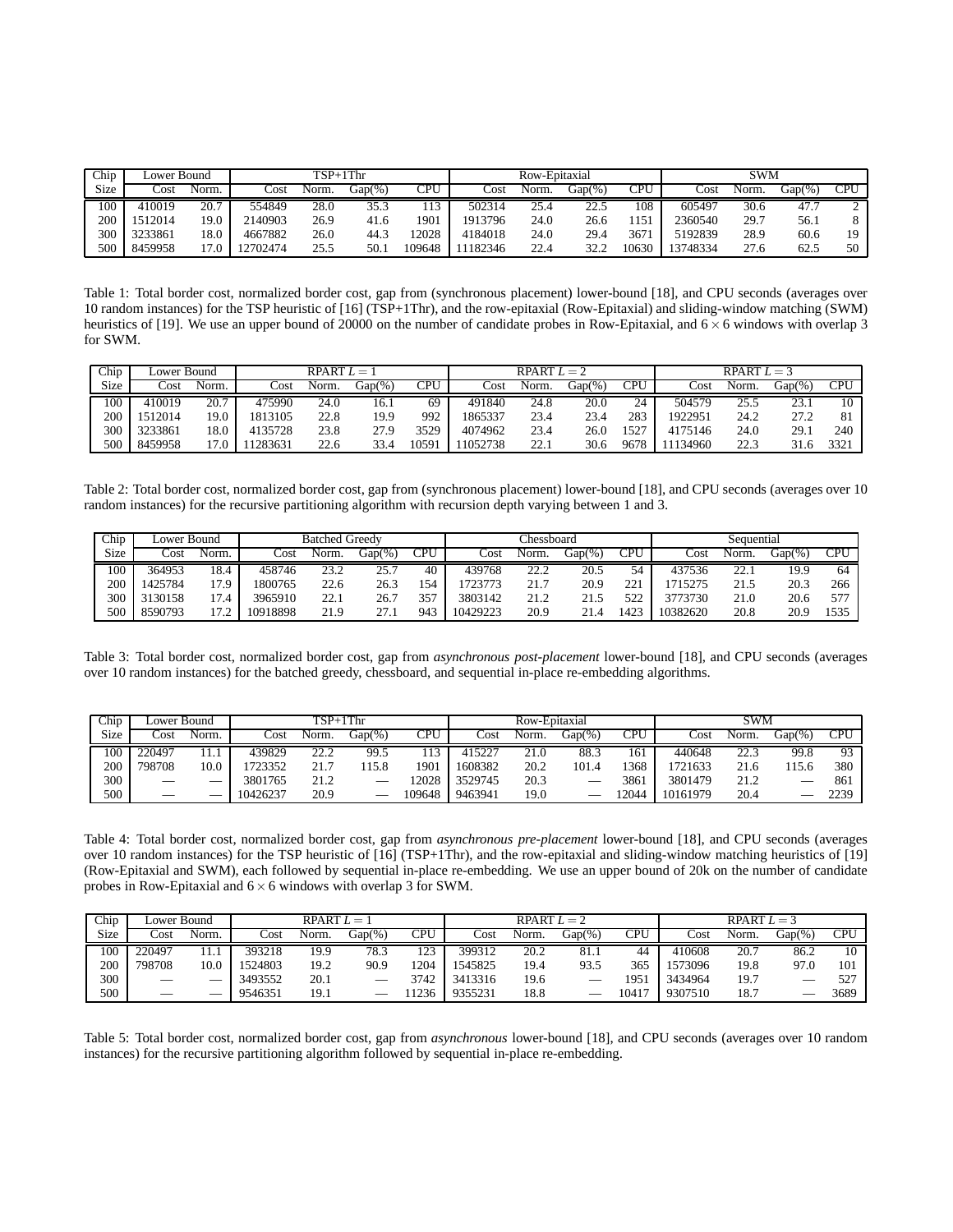

Figure 5: 2-dimensional Gray code placement.

Chessboard is that these methods always re-embed an *independent* set of sites on the DNA chip. Our intuition is that dropping this requirement permits faster propagation of the effects of any new embedding, and hence convergence to a better local optimum.

Table 3 compares the three algorithms on random instances with chip sizes between 100 and 500 and probe length 25. The initial two-dimensional placements were obtained using TSP+1 threading. All algorithms are stopped when the improvement cost achieved in one iteration over the whole chip drops below 0.1% of the total cost. The results show that re-embedding of the probes in a sequential row-by-row order leads to a reduction in the border cost by 0.8% compared to the chessboard algorithm.

#### **3.3 Comparison of Placement and Embedding Flows**

Another series of experiments executes the complete placement and embedding flow. We compare the four two-dimensional placement algorithms discussed in Section 3.1, when each is followed by sequential in-place re-embedding. Results are given in Tables 4-5. Table 4 compares existing methods: TSP+1Thr, row-epitaxial (REPTX) with 20000 lookahead probes and sliding window matching (SWM) with 6 x 6 windows and an overlap of 3. TSP+1Thr is dominated by both REPTX and SWM in both conflict cost and running time. REPTX produces less conflicts than SWM but SWM is considerably faster. This tradeoff between speed and quality is, of course, reminiscent of the VLSI CAD experience with heuristics for difficult optimizations. Table 5 gives the number of conflicts for the proposed recursive quadrisection partitioning technique. *L* indicates the recursion depth for which the given results are obtained. Comparing these results to those in Table 4, we see that DNA chip placement using recursive-partitioning outperforms the best previous flow (row-epitaxial + sequential re-embedding) by an average of 4.0%.

## **3.4 Quantified sub-optimality of placement and embedding algorithms**

As noted in the introduction, next-generation DNA probe arrays will contain up to one hundred million probes, and therefore present instance complexities for placement that will far outstrip those of VLSI designs. Thus, it is of interest to study not only runtime scaling, but also scaling of suboptimality, for available heuristics. To this end, we apply the experimental framework for quantifying suboptimality of placement heuristics that was originated by Boese and by Hagen et al. [15], and recently extended by Chang et al. [7] and Cong et al. [8]. In this framework, there are two basic types of instance scaling that we can apply.



Figure 6: Scaling construction used in the suboptimality experiment.

- **Instances with known optimum solution.** For hypergraph placement, instances with known minimum-wirelength solutions may be constructed by "overlaying" signal nets within an already placed cell layout, such that each signal net has provably minimum length. This technique, proposed by Boese and explored by Chang et al. [7], induces a netlist topology with prescribed degree sequence over the (placed) cells; this corresponds to a "placement example with known optimal wirelength" (PEKO). In our DNA probe placement context, there is no need to generate a netlist hypergraph. Rather, we realize the concept of minimum (border) cost edges (adjacencies) by constructing a set of probes, and their placement, using 2-dimensional Gray codes [11]. Our construction generates  $4^k$  probes which are placeable such that every probe has border cost of 1 to each of its neighboring probes. This construction is illustrated in Figure 5.
- **Instances with known suboptimalsolutions.** Because constructed instances with known optimum solutions may not be representative of "real" instances, we also apply a technique [15] that allows real instances to be scaled, such that they offer insights into scaling of heuristic suboptimality. A technique of Hagen et al. is applied as follows. Beginning with an instance *I* consisting of a ("real") DNA chip probe set, we induce three isomorphic versions of *I* by three distinct mappings of the nucleotide set  $\{A, C, G, T\}$  onto itself. Each mapping yields a new probe set that can be placed with optimum border cost exactly equal to the optimum border cost of *I*. Our scaled instance  $I'$  consists of the union of the original probe set and its three isomorphic copies. Observe that one placement solution for  $I'$  is to optimally place  $I$  and its isomorphic copies as individual chips, and then to adjoin these placements as the four quadrants of a larger chip. Thus, an *upper bound* on the optimum border cost for  $I'$  is 4 times the optimum border cost for *I*, plus the border cost between the copies of *I*; see Figure 6. If a heuristic *H* places *I'* with cost  $c_H(\tilde{I}') \geq 4 \cdot c_H(I)$ , then we may infer that the heuristic's suboptimality is growing by at least a factor  $\frac{c_H(I')}{4 \cdot c_H(I)}$ . On the other hand, if  $c_H(I') < 4 \cdot c_H(I)$ , then at least on this class of instances, the heuristic's solution quality would be said to scale well.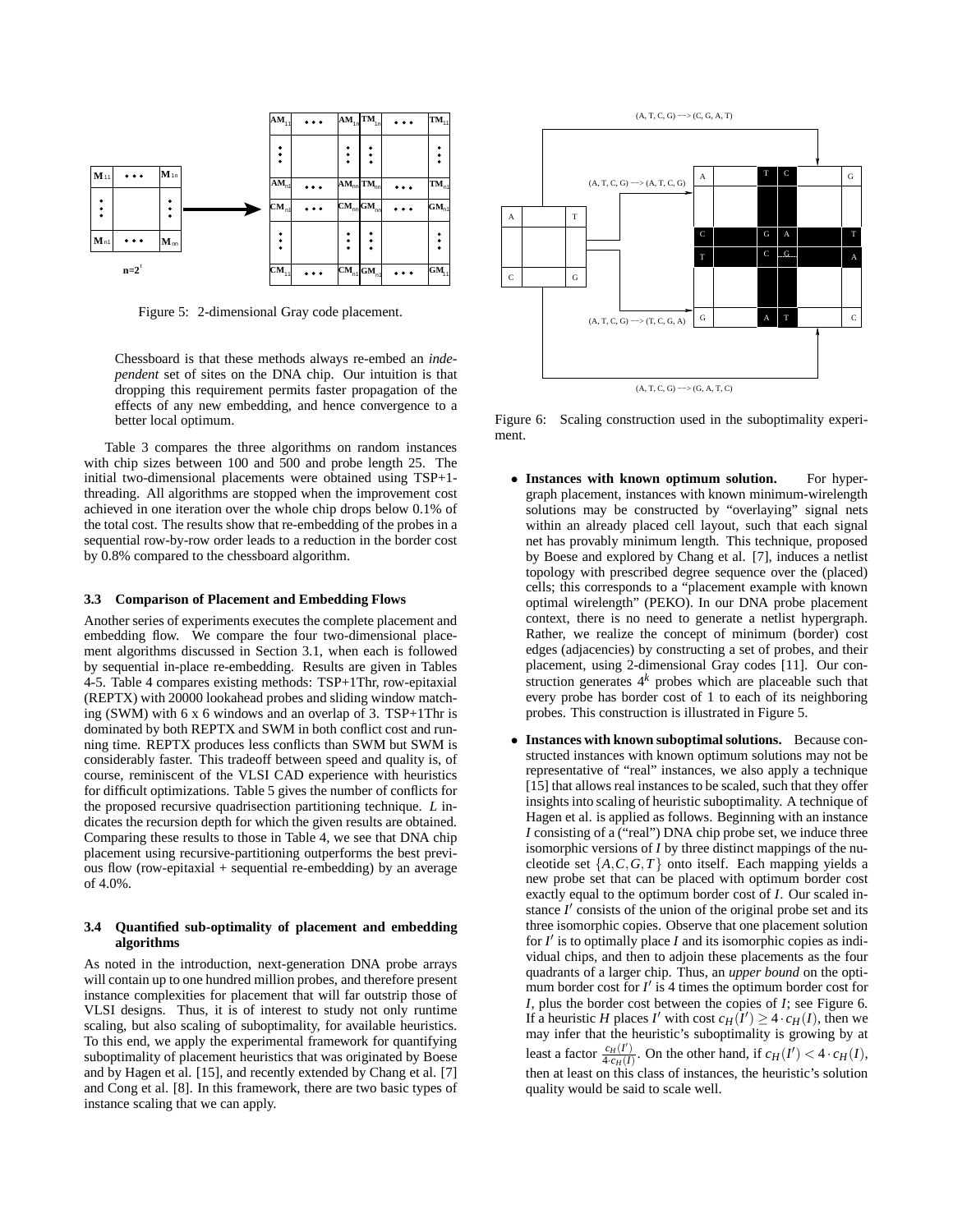Table 6 shows results from executing the various placement heuristics on PEKO-style test cases, with instance sizes ranging from 16 x 16 through 512 x 512 (recall that our Gray code construction yields instances with 4 *<sup>k</sup>* probes). We see from these results that sliding-window matching approaches closest to the optimal values, with a suboptimality gap of around 30%. Overall, DNA array placement algorithms appear to be performing better than their VLSI counterparts [7] when it comes to results on special-case instances with known optimal cost. *Of course, results from placement algorithms (whether for VLSI or DNA chips) on special benchmark instances should not be generalized to arbitrary benchmarks*. Our results, though, do illustrate this point: algorithms that perform best for arbitrary benchmarks are not necessarily the best performers for specially constructed benchmarks.

Table 7 shows results from executing the various placement heuristics on scaled versions of random DNA probe sets, with the original instances ranging in size from 100 x 100 to 500 x 500, and the scaled instances thus ranging in size from 200 x 200 to 1000 x 1000. This table shows that in general, placement algorithms for DNA arrays offer excellent suboptimality scaling. We believe that this is primarily due to the already noted fact that algorithm quality (as reflected by normalized border costs) improves with instance size. The larger number of probes in the scaled instances gives more freedom to the placement algorithms, leading to heuristic placements that have total conflict well under the constructive upper bound.

# **4 Conclusions**

DNA probe arrays (or DNA chips) are an important technology that provides a cost-effective vehicle for genomic analyses and highvalue demand for silicon processing technology. In this work, we have studied the transfer of VLSI CAD physical design automation techniques to DNA chips, focusing on minimizing the total border length between adjacent sites during probe placement and embedding. Our main contributions are:

- Drawing a fertile analogy between DNA array and VLSI design automation, with DNA Place & Embed corresponding to VLSI Place & Route.
- Proposing a new DNA probe array placement algorithm that recursively places the probes on the chip in a manner similar to top-down VLSI placers, via a *centroid-based* strategy, and a new probe embedding processing technique for asynchronous re-embedding of placed probes within the mask sequence. Experimental results show that combining the new algorithms results in average improvement of 4.0% over best previous flows.
- Studying and quantifying the performance of existing and newly proposed DNA Place & Embed algorithms in experiments on benchmarks with known optimal cost as well as *scaling suboptimality* experiments, in a manner similar to recent studies in the VLSI CAD field.

We conclude with some remarks that address observed similarities and contrasts between VLSI placement and VLSIPS placement. First, while VLSI placement performance in general degrades as the problem size increases, it appears that this is not the case for DNA array placement. Current algorithms are able to find DNA array placements with smaller normalized border cost when the number of probes in the design grows. In fact, our experiments show that the *gap* between the lower bound of [18] and the actual number of

conflicts shrinks as chip size increases. Second, the lower bounds for DNA Place & Embed appear to be tighter than those available in the VLSI placement literature. Developing even tighter lower bounds is, of course, an important open problem.

Finally, taking a broader perspective, we can envision emerging DNA CAD flows that are similar to VLSI CAD counterparts. The main steps of a "back-end" VLSIPS flow might be as follows:

- 1. **Probe Selection:** Analogous to logic synthesis in VLSI design, this step is responsible for implementing the desired functionality of the DNA array.
- 2. **Deposition Sequence Design:** This optimization step is responsible for minimizing the number of synthesis steps, or equivalently, minimizing the number of photolithographic masks used in the manufacturing process.
- 3. **Design of Control and Test Structures:** DNA array test structures are the equivalent of built-in-self-test (BIST) structures in VLSI design, and aim at detecting manufacturing defects.
- 4. **Probe Placement and Embedding:** As we discussed in this work, this step is equivalent to the physical design step in VLSI CAD.

Enhancing this basic flow by adding flow-awareness to each optimization step and introducing feedback loops is an important direction for future research.

## **References**

- [1] http://www.affymetrix.com
- [2] http://www.perlegen.com
- [3] S.B. Akers, "On the use of the linear assignment algorithm in module placement", *Proc. 18th Design Automation Conference (DAC 1981)*, pp. 137–144.
- [4] C. J. Alpert and A. B. Kahng, "Geometric Embeddings for Faster (and Better) Multi-Way Netlist Partitioning" *Proc. ACM/IEEE Design Automation Conf.*, 1993, pp. 743-748.
- [5] C.J. Alpert and A.B. Kahng, "Recent directions in netlist partitioning: A survey", *Integration: The VLSI Jour.* 19 (1995), pp. 1-81.
- [6] A. Caldwell and A. Kahng and I. Markov, "Can Recursive bisection Produce Routable Designs?", *DAC*, 2000, pp.477- 482.
- [7] C. C. Chang, J. Cong and M. Xie, "Optimality and Scalability Study of Existing Placement Algorithms", *Proc. Asia South-Pacific Design Automation Conference*, Jan. 2003.
- [8] J. Cong, M. Romesis and M. Xie, "Optimality, Scalability and Stability Study of Parititoning and Placement Algorithms", *Proc. ISPD*, 2003, pp. 88-94.
- [9] D. R. Cutting, D. R. Karger, J. O. Pederson and J. W. Tukey, "Scatter/Gather: A Cluster-Based Approach to Browsing Large Document Collections", (15th Intl. ACM/SIGIR Conference on Research and Development in Information Retrieval) *SIGIR Forum* (1992), pp. 318–329.